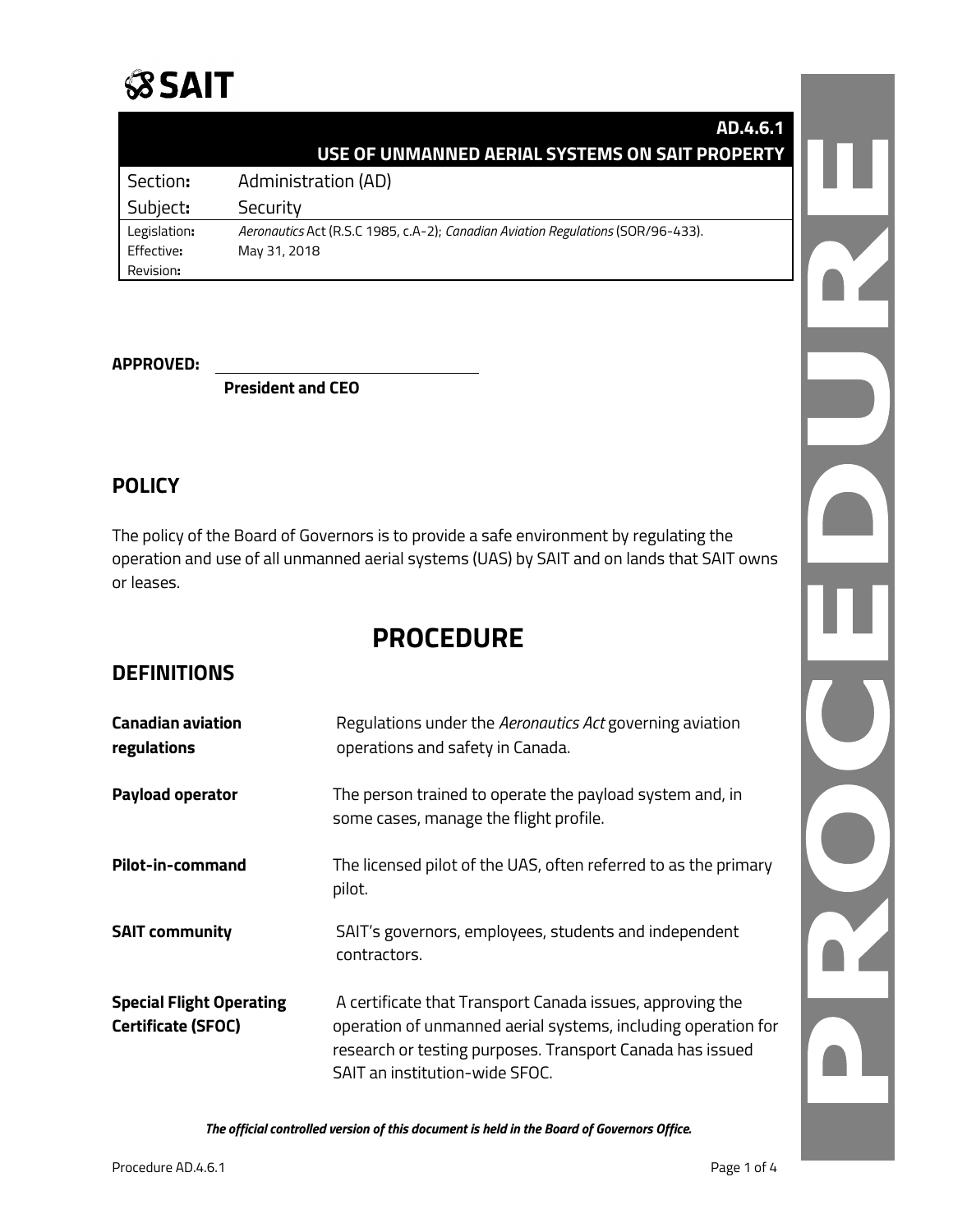

| <b>Transport Canada</b>                 | The Canadian federal regulatory authority that manages                                                                                                                                                                                                                                         |
|-----------------------------------------|------------------------------------------------------------------------------------------------------------------------------------------------------------------------------------------------------------------------------------------------------------------------------------------------|
|                                         | transportation in Canada.                                                                                                                                                                                                                                                                      |
| <b>Unmanned aerial systems</b><br>(UAS) | An aircraft designed to fly without a human pilot on board, that<br>may be remotely controlled on the ground by a UAS pilot or<br>that can fly autonomously based on preprogrammed flight<br>plans or automation systems. It is commonly referred to as a<br>"drone" or as a "model aircraft". |
| <b>Visual line-of-sight</b>             | Unaided (corrective lenses and/or sunglasses exempted) visual                                                                                                                                                                                                                                  |
|                                         | contact with a UAS sufficient to maintain operational control of                                                                                                                                                                                                                               |
|                                         | the UAS, to know its location, and to be able to scan the<br>airspace in which it is operating to decisively see and avoid                                                                                                                                                                     |
|                                         | other air traffic or objects with a maximum range of 500m.                                                                                                                                                                                                                                     |
| <b>Visual observer</b>                  | A trained crew member who keeps the UAS within visual line-<br>of sight and who assists the pilot-in-command in the duties<br>associated with collision avoidance and with complying with<br>the applicable rules of flight.                                                                   |

# **GOVERNING PRINCIPLES**

- 1. The director, Facilities Management department, is responsible for the overall management of this procedure, for implementing the terms and conditions of SAIT's Special Flights Operations Certificate (SFOC) as issued by Transport Canada, and for ensuring that SAIT complies with the terms and conditions of the SFOC and with Canadian aviation regulations.
- 2. SAIT's UAS Advisory Committee shall meet on a regular basis to review and address issues and concerns.
- 3. A SAIT-owned or SAIT-leased UAS may not be operated outside of Canada unless SAIT's Executive Management Council and the director, Facilities Management, has approved this prior to the operation of the UAS outside of Canada..
- 4. SAIT maintains comprehensive general liability insurance for UAS research and educational purposes and for those UAS activities falling within SAIT's scope of operations as a post-secondary institution.

NUSIN DR C

*The official controlled version of this document is held in the Board of Governors Office.*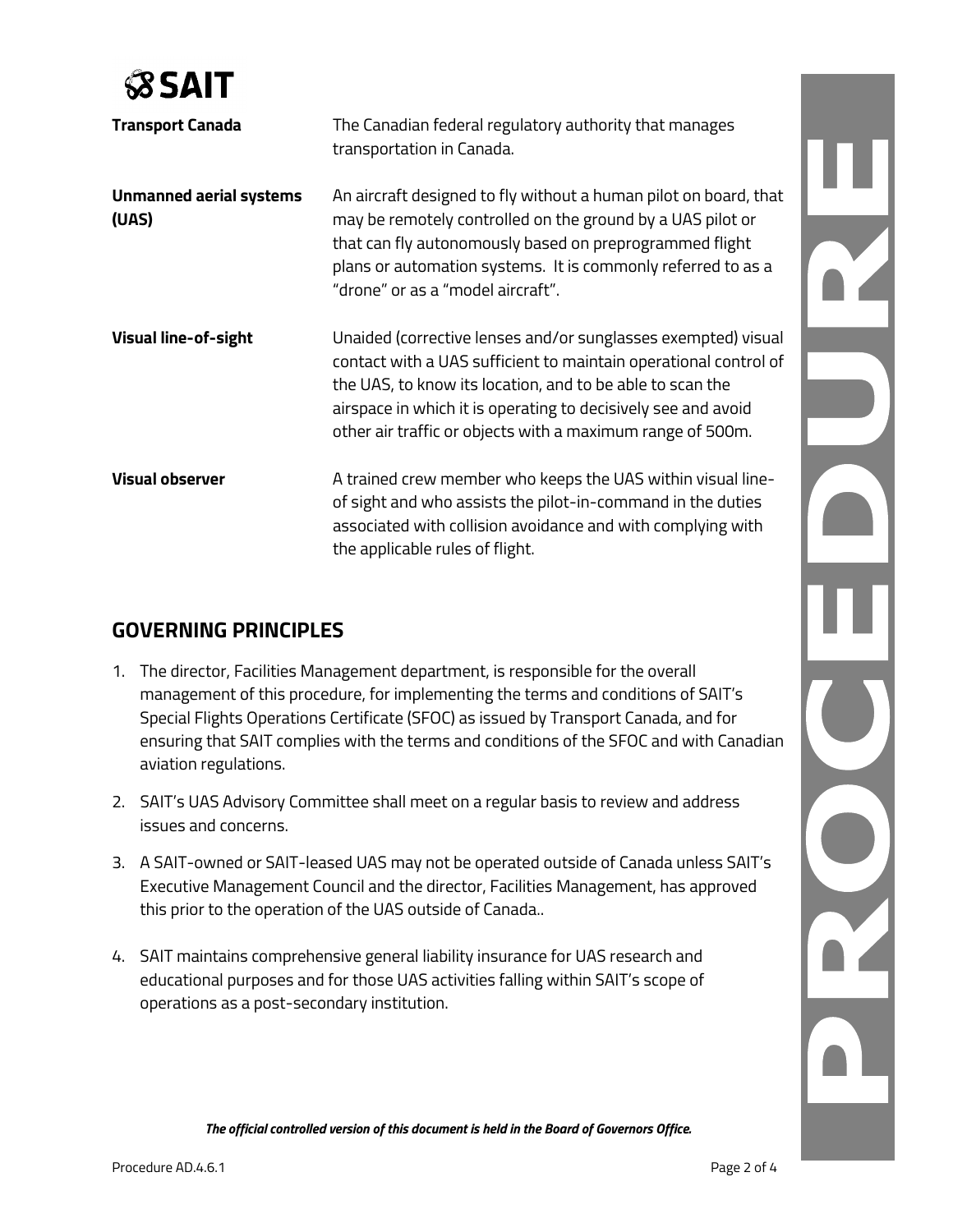

### **PROCEDURE**

#### **A. UAS Flights that SAIT Conducts for SAIT Purposes**

- 1. The director, Facilities Management, is the approver for all of SAIT's UAS flights.
- 2. Members of the SAIT community wishing to carry out UAS flights for SAIT purposes must contact the director, Facilities Management or designate, and must follow SAIT's approval process. This process includes flight registration (including site survey), crew qualification, site security approval, and emergency plan awareness.
- 3. A pilot seeking approval for a first-time flight must obtain approval from the director, Facilities Management or designate, at least 10 business days before the scheduled flight date. A pilot seeking approval for subsequent flights should obtain approval at the earliest opportunity possible prior to the flights.
- 4. SAIT's Unmanned Aerial Systems Operations Manual, attached as Schedule A, an Associated Document to this procedure, governs UAS flights at SAIT. It includes information relating to emergency and security plans, conditions for night flights, training, general operating procedures, pre-flight and post-flight actions, etc.
- 5. To protect spectators and flight participants, UAS flights conducted indoors on SAIT premises must take place within a completely enclosed space and may require additional safety precautions such as netting, as determined by the director, Facilities Management or designate. Exceptions may be made in limited circumstances, as determined by the director, Facilities Management or designate.
- 6. The dean or director responsible for a SAIT-owned UAV must report the UAV's make, model and purchase price to the coordinator, insurance management, Finance department.

#### **B. UAS Flights that SAIT Contracts for SAIT Purposes**

- 1. SAIT may contract with external individuals, organizations and corporations to conduct UAS flights for SAIT purposes.
- 2. These external individuals, organizations and corporations are responsible for:
	- a) Obtaining the SFOC required for the flight;

*The official controlled version of this document is held in the Board of Governors Office.*